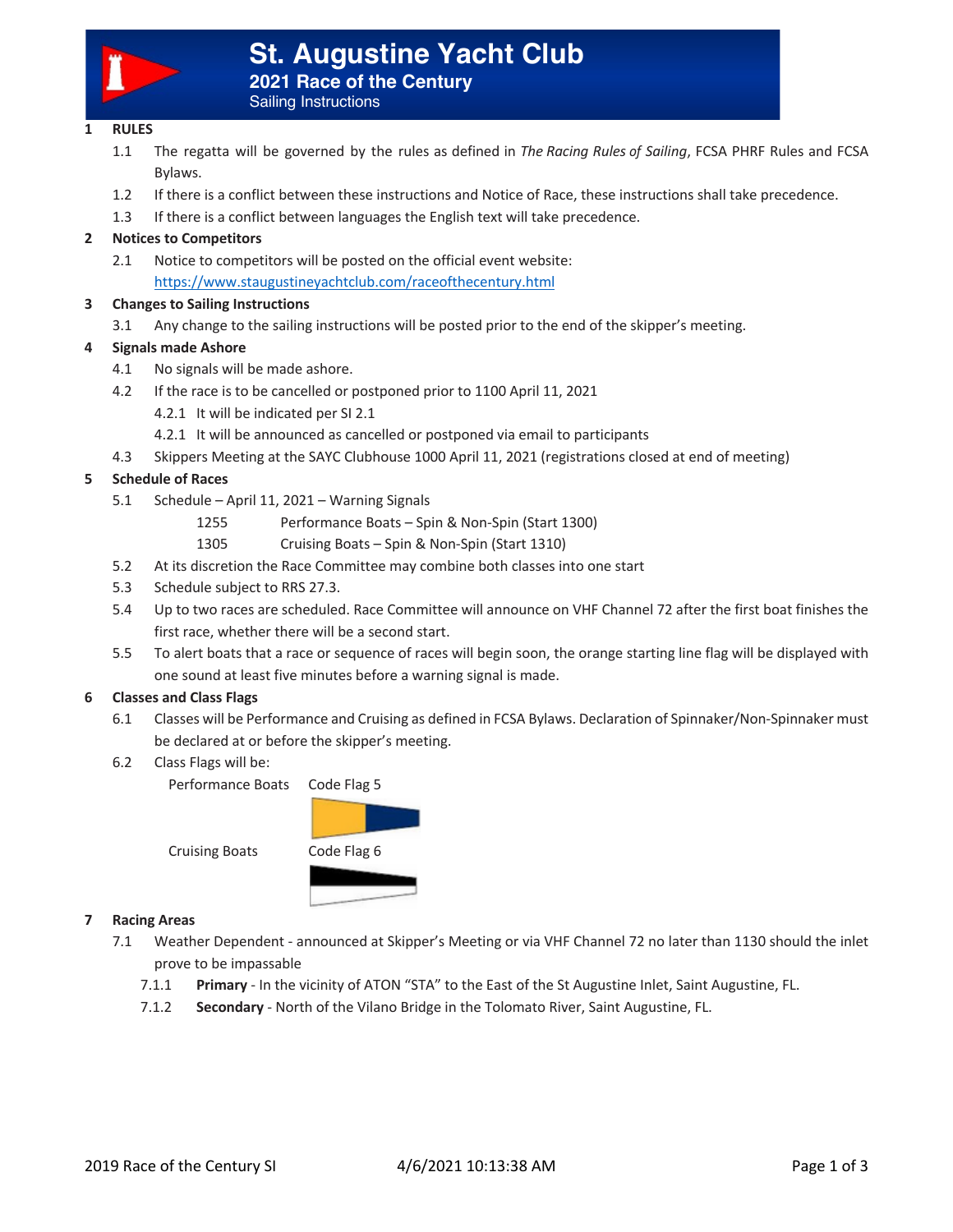## **8 Marks & Courses**

- 8.1 **Primary**
	- 8.1.1 Course Triangle + Windward + Leeward



- 8.1.2 Marks may be an appropriate temporary mark or ATON "STA"
- 8.1.3 Race Committee will announce bearing and distance to Mark 1, via VHF Channel 72, no later than 5 minutes before the first warning signal.
- 8.1.4 Race committee may shorten the course in accordance with RRS 32.2 at any mark. Should the course be shortened at Mark 3, the finish will be performed according to the diagram.

#### 8.2 **Secondary**

- 8.2.1 Courses will be setup in accordance to SI Appendix A
- 8.2.2 Race committee will indicate direction and laps via VHF Channel 72, no later than 5 minutes prior to the first warning signal

#### **9 The Start**

- 9.1 The starting line will be between an orange flag on the race committee boat, and the designated mark 3 for the **Primary Race Area** and in accordance with SI Appendix A for the **Secondary Race Area**.
- 9.2 Races will be started by using RRS 26 with the warning signal made 5 minutes before the starting signal
- 9.3 Boats whose warning signal has not been made shall avoid the starting area during the starting sequence for other classes.
- 9.4 A boat that does not start within 30 minutes after her starting signal will be scored Did Not Start without a hearing. This changes RRS A4 and A5.
- 9.5 If any part of a boat's hull, crew or equipment is on the course side of the starting line during the two minutes before her starting signal and she is identified, the race committee will attempt to broadcast her sail number on VHF channel 72. Failure to make a broadcast or to time it accurately will not be grounds for a request for redress. This changes RRS 62.1(a).

## **10 The Finish**

10.1 If the race committee is absent when a boat finishes, she should report her finishing time, and her position in relation to nearby boats, to the race committee at the first reasonable opportunity.

## **11 Penalty System**

11.1 When racing in the **Secondary Race Area** for all classes RRS 44.1 is changed so that the Two-Turns Penalty is replaced by the One-Turn Penalty.

## **12 Time Limits**

- 12.1 For all classes the time limit will be 3 hours.
- 12.2 If no boat has passed the first mark within 60 minutes the race will be abandoned. Failure to meet this time will not be grounds for redress. This changes RRS 62.1(a).